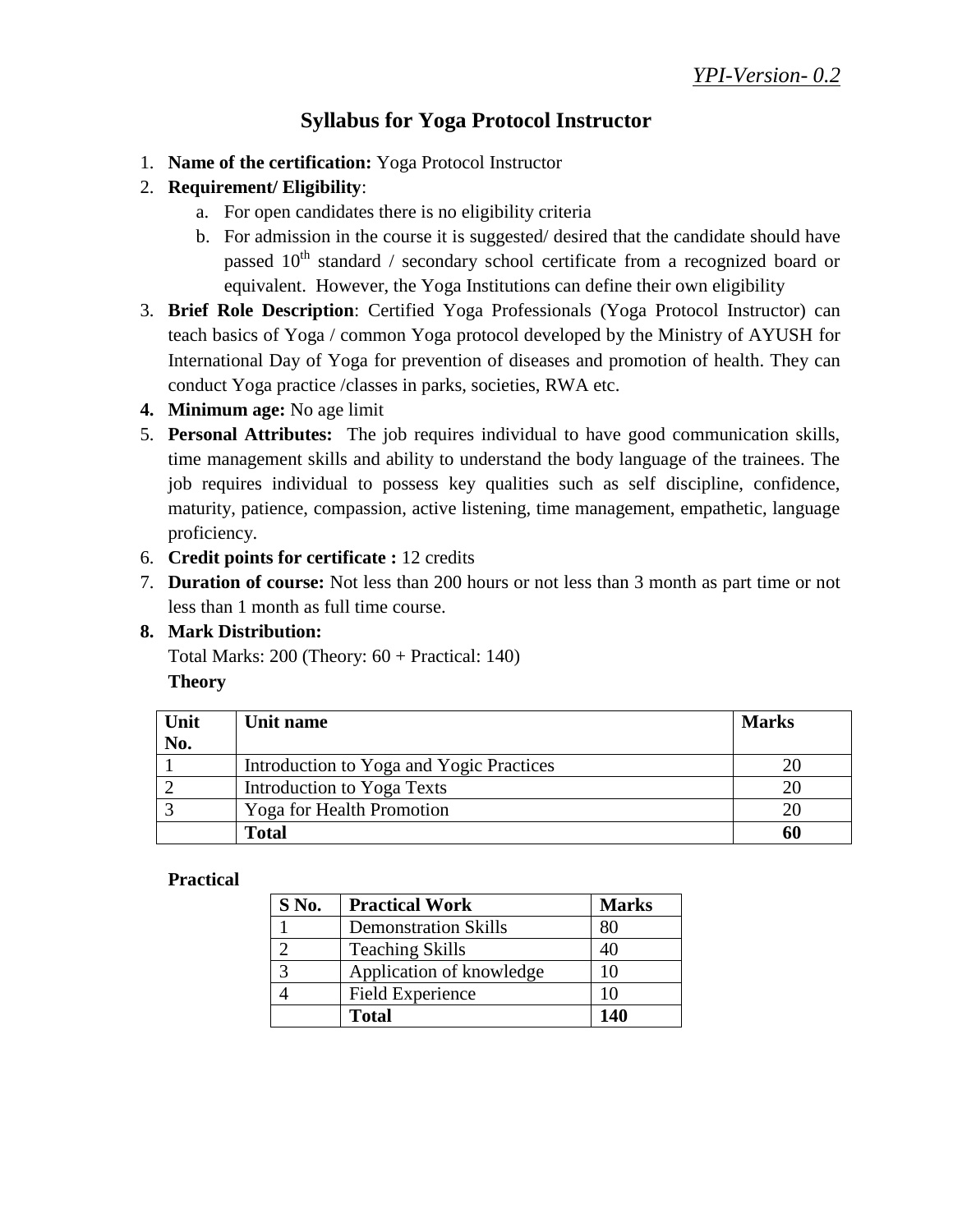#### **S. No. Name of the Unit**

#### 1 **Introduction to Yoga and Yogic Practices**

- 1.1 Yoga : Etymology, definitions, aim, objectives and misconceptions.
- 1.2 Yoga : Its origin, history and development.
- 1.3 Guiding principles to be followed by Yoga practitioners.
- 1.4 Principles of Yoga (Triguna, Antahkarana-chatustaya, Tri-Sharira/ Panchakosha).
- 1.5 Introduction to major schools of Yoga (Jnana, Bhakti, Karma, Patanjali, Hatha).
- 1.6 Introduction to Yoga practices for health and well being.
- 1.7 Introduction to Shatkarma: meaning, purpose and their significance in Yoga Sadhana.
- 1.8 Introduction to Yogic Sukshma Vyayama, Sthula Vyayama and Surya Namaskara.
- 1.9 Introduction to Yogasana: meaning, principles, and their health benefits.
- 1.10 Introduction to Pranayama and Dhyana and their health benefits.

#### 2 **Introduction to Yoga Texts**

- 2.1 Introduction and study of Patanjala Yoga Sutra including memorization of selected Sutras (Chapter I- 1-12).
- 2.2 Introduction and study of Bhagavad Gita including memorization of selected Slokas (Chapter II -47, 48, 49, 50 and 70).
- 2.3 Introduction and study of Hathpradipika.
- 2.4 General Introduction to Prasthanatrayee.
- 2.5 Concepts and principles of Aahara (Diet) in Hathapradipika and Bhagawadgita (Mitahara and Yuktahara).
- 2.6 Significance of Hatha Yoga practices in health and well being.
- 2.7 Concept of mental wellbeing according to Patanjala Yoga.
- 2.8 Yogic practices of Patanjala Yoga: Bahiranga and Antaranga Yoga.
- 2.9 Concepts of healthy living in Bhagwad Gita.
- 2.10 Importance of subjective experience in daily Yoga practice.

#### 3 **Yoga for Health Promotion**

- 3.1 Brief introduction to human body.
- 3.2 Meaning and Means of health promotion and role of Yoga in health promotion.
- 3.3 Yogic positive attitudes ( Maîtri, Karuna, Mudita, Upeksha).
- 3.4 Concept of bhavas (Dharma, Jnana, Vairagya, Aishvarya) and their relevance in well being.
- 3.5 Dincharya and Ritucharya with respect to Yogic life style.
- 3.6 Holistic approach of Yoga towards health and diseases.
- 3.7 Introduction to First aid and Cardio Pulmonary Resuscitation (CPR).
- 3.8 Yogic management of stress and its consequences.
- 3.9 Yoga in prevention of metabolic and respiratory disorders.
- 3.10 Yoga for personality development.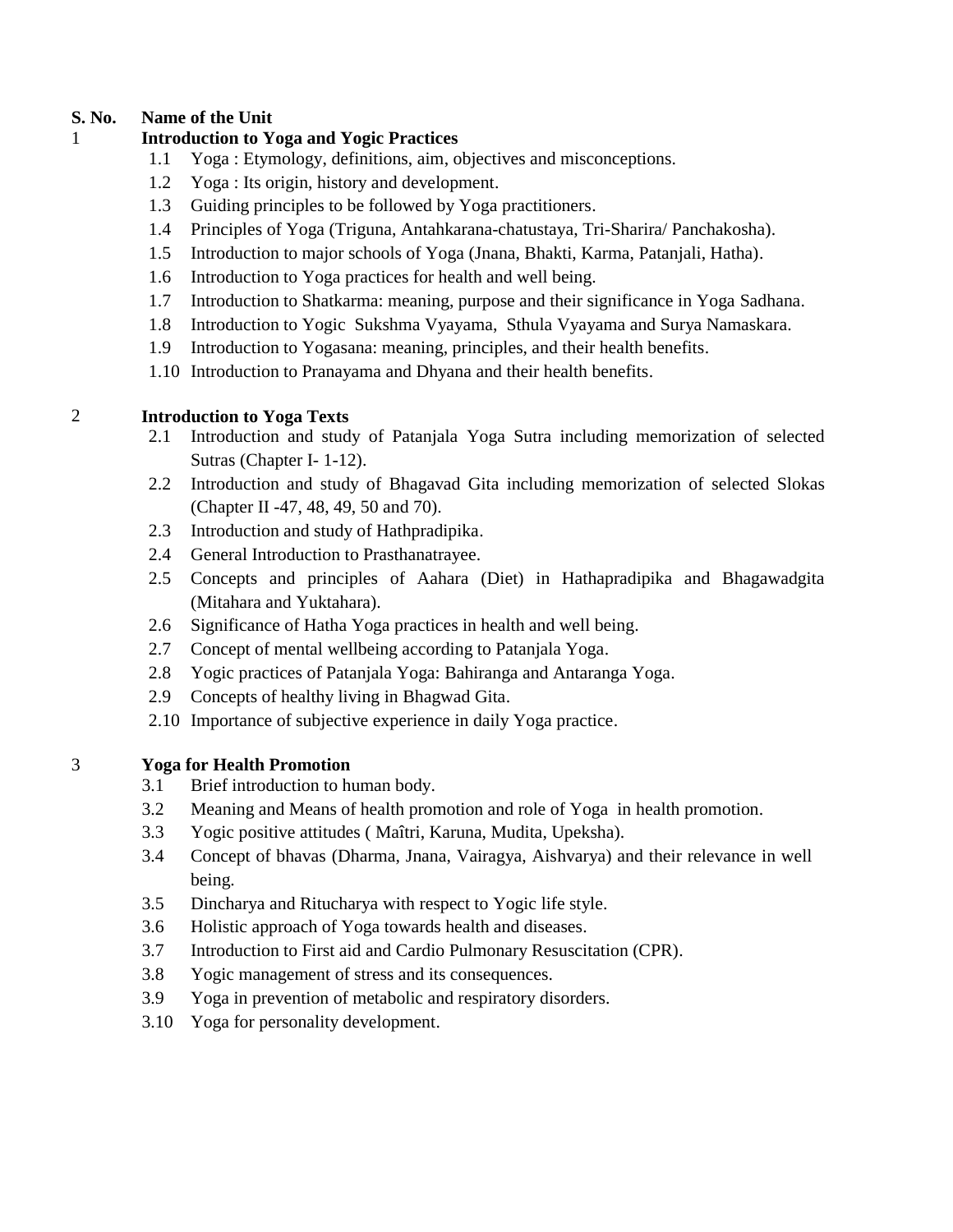#### 4 **Practical**

**A. Demonstration Skills**

**4.1 Prayer**: Concept and recitation of Pranava and hymns.

#### **4.2 Yoga Cleansing Techniques**

- Knowledge of Dhauti, Neti and practice of Kapalabhati.
- **4.3 Yogic Sukshma Vyayama and Sthula Vyayama**

## **a. Yogic Sukshma Vyayama (Micro Circulation Practices)**

• Neck Movement

Griva Shakti Vikasaka ( I,II,III,IV)

• Shoulder Movement

Bhuja Valli Shakti Vikasaka

Purna Bhuja Shakti Vikasaka

• Trunk Movement

Kati Shakti Vikasaka (I, II, III, IV, V )

• Knee Movement

 Jangha Shakti Vikasaka (II-A&B ) Janu Shakti Vikasaka

Ankle movement

Pada-mula shakti Vikasaka – A&B

Gulpha-pada-pristha-pada-tala shakti Vikasaka

#### **b. Yogic Sthula Vyayama (Macro Circulation Practices)**

- Sarvanga Pushti
- Hrid Gati (Engine Daud)

### **4.4 Yogic Surya Namaskara**

#### **4.5 Yogasana**

- Tadasana, Vrikshasana, Ardha Chakrasana, Padahastasana, Kati Chakrasana,Trikonasana
- Dandasana, Sukhasana, Padmasana, Vajrasana,
- Bhadrasana, Mandukasana, Ushtrasana, Shashankasana, Uttana Mandukasana
- Paschimottanasana, Purvottanasana
- Vakrasana, Gomukhasana
- Bhujangasana, Shalabhasana, Makarasana
- Pavanamuktasana, Uttanapadasana, Ardha Halasana, Setubandhasana
- Vipareetakarani, Saral Matsyasana, Shavasana,

## **4.6 Preparatory Breathing Practices**

- Sectional breathing (abdominal, thoracic and clavicular)
- Yogic deep breathing

## **4.7 Pranayama**

- Concept of Puraka, Rechaka and Kumbhaka
- Anulmoa Viloma/Nadi Shodhana
- Sheetalee (without Kumbhaka)
- Bhramari (without Kumbhaka)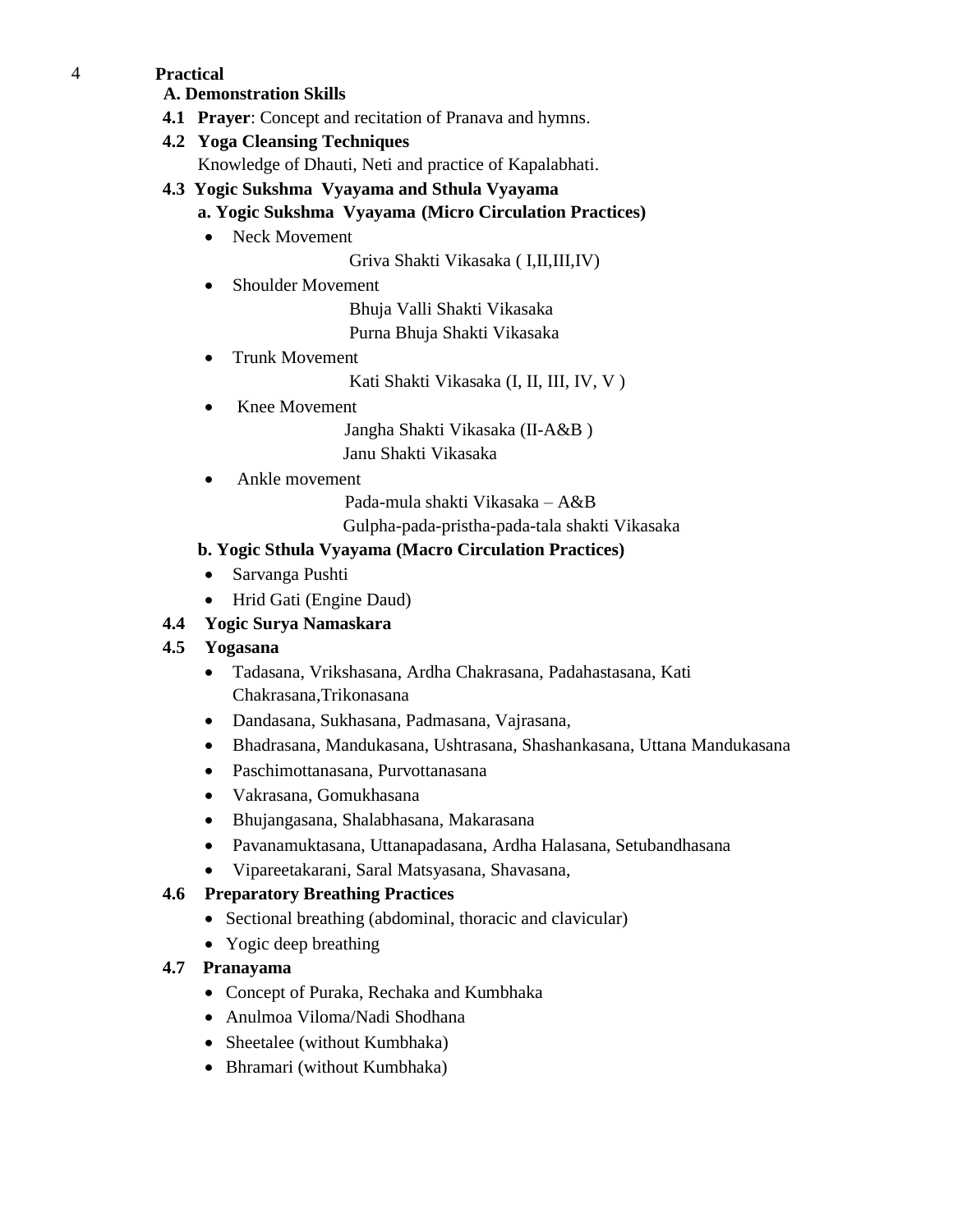#### **4.8 Understanding of Bandha**

- Jalandhara Bandha
- Uddiyana Bandha
- Mula Bandha

#### **4.9 Understanding of Mudra**

Hasta Mudras (chin, Chinmaya, Brahma, adi, jnana, Dhyana and Nasika)

## **4.10 Practices leading to Meditation and Dhyana Sadhana**

- Recitation of Pranava & Soham
- Recitation of selected hymns, invocations and prayers from Vedas & Upanishadas
- Body and breath awareness
- Yoga Nidra

#### **B. Teaching Skills (Methods of Teaching Yoga)**

- Essentials of good lesson plan: concepts, needs, planning of teaching Yoga (Shatkriya, Asana, Pranayama & practices leading to Dhyana)
- Principles of teaching Yoga protocol to different groups (beginners, children, youth, women, Geriatric population, and special attention group).
- Preparation for a Yoga class (before and during the class)
- Factors influencing yoga teaching.
- Class management in Yoga: its meaning and needs.
- Conducting yoga practical lessons: Precautions & Contraindications of practices)
- Salient features of Ideal Yoga Instructor.
- Models of ideal Yoga lesson plans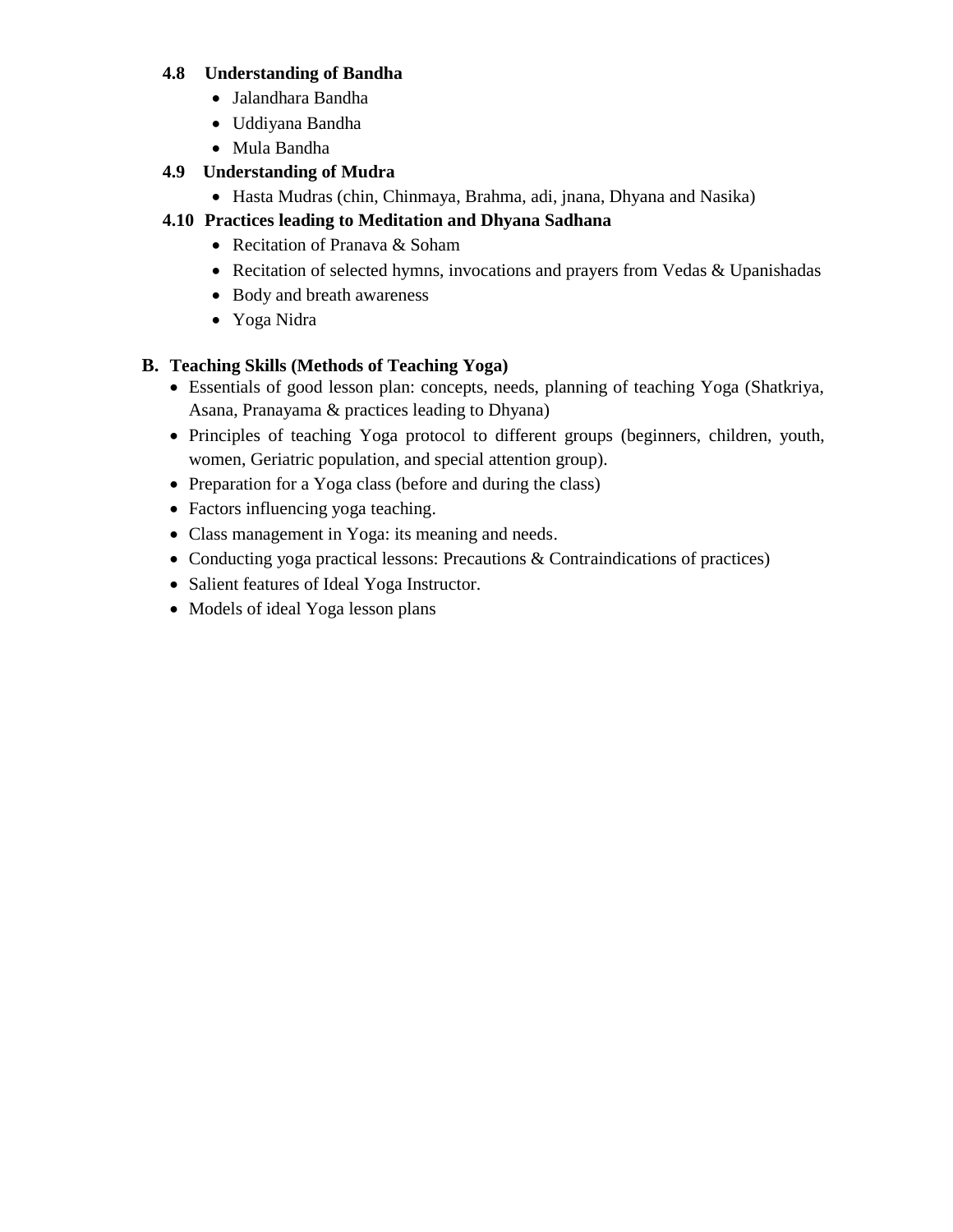# **Book for reference for Theory**

| Jnana Yoga, Bhakti Yoga, Karma Yoga, Raja Yoga<br>(4separate books) Advaita Ashrama, Kolkata, 2011 & 2012 |
|-----------------------------------------------------------------------------------------------------------|
|                                                                                                           |
|                                                                                                           |
|                                                                                                           |
|                                                                                                           |
| Yoga professionals Official Guidebook for Level 1                                                         |
| Dhirendra Yoga Publications, New Delhi, 1986                                                              |
|                                                                                                           |
|                                                                                                           |
| <b>Anatomy and Physiology of Yogic Practices,</b>                                                         |
| Bihar Yoga Publication Trust, 2006, Munger                                                                |
| <b>Yoga Teachers Manual for School Teachers,</b>                                                          |
|                                                                                                           |